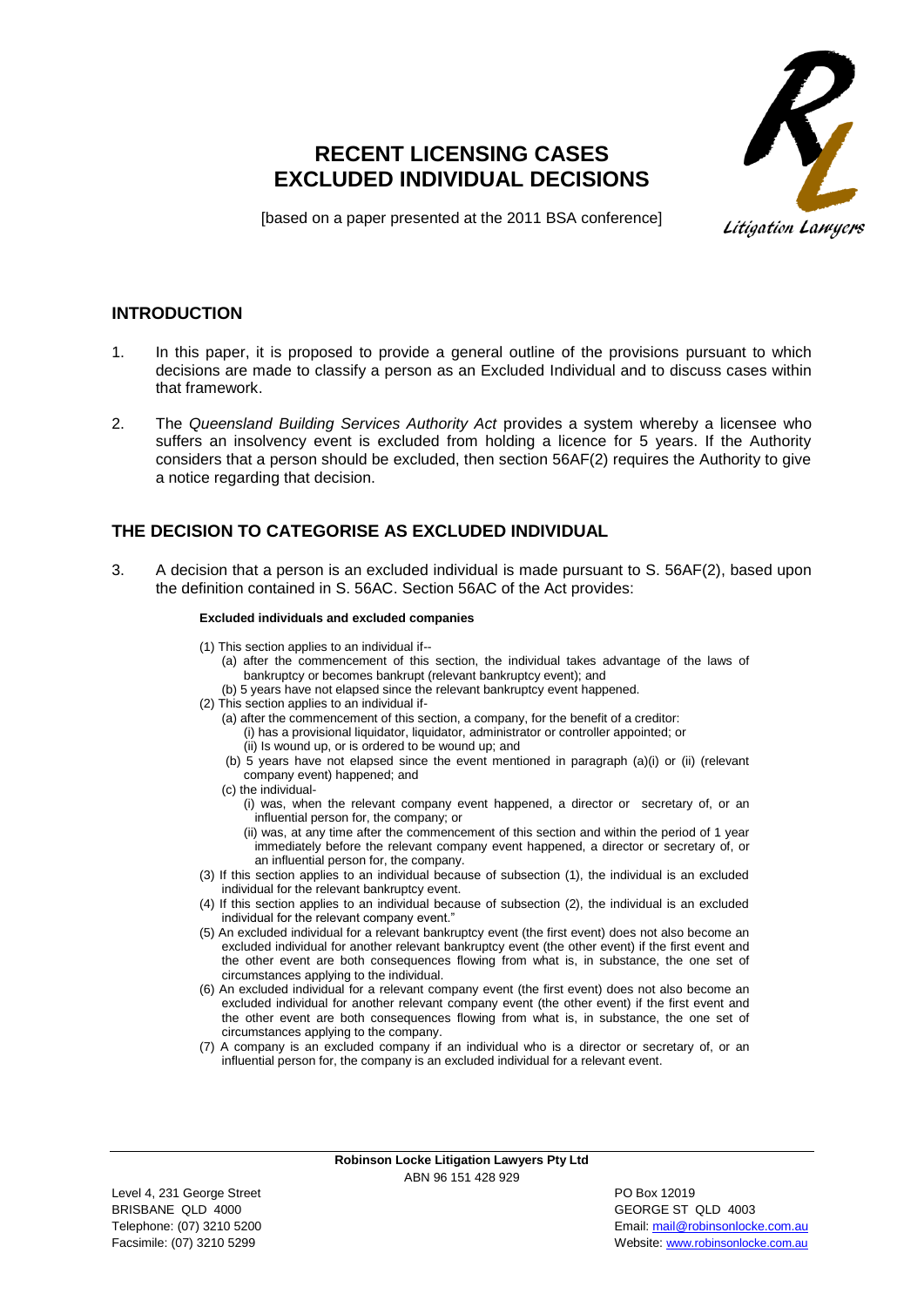#### **RELEVANT BANKRUPTCY EVENT**

- 4. The wording of section 56AC makes it clear that, in the bankruptcy context, there are 2 situations in which the section applies, namely:
	- (a) Where an individual "*takes advantage of the laws of bankruptcy*"; and
	- (b) Where an individual "*becomes bankrupt*".

#### **"takes advantage of the laws of bankruptcy"**

- 5. There is no definition in the QBSA Act for the expression "takes advantage of the laws of bankruptcy".
- 6. This was considered at length in the Appeal Tribunal appeal decision of *QBSA v Meredith* [2010] QCATA 50. In that decision Justice Wilson stated:

[15] Whatever the proper meaning of the expression "takes advantage of the laws of bankruptcy", it was plainly intended to have a different meaning from "becomes bankrupt". [16] The phrase "take advantage of" is, in its ordinary meaning, synonymous with "use". Here, Mr Meredith entered into bankruptcy but then, as is uncontentious, his creditors voted in favour of accepting a composition under s 73 of the BA, leading to annulment. In the context of s 56AC, then, applying the ordinary meaning of the phrase can lead to results that are unreasonable: for example, that a person might find themselves categorised as an excluded individual if they use the laws of bankruptcy to have their bankruptcy annulled. [17] The *[Acts Interpretation](http://www.austlii.edu.au/au/legis/qld/consol_act/aia1954230/) [Act 1954](http://www.austlii.edu.au/au/legis/qld/consol_act/aia1954230/)* permits consideration of extrinsic material capable of assisting

interpretation if the ordinary meaning of words leads to a result that is unreasonable.

7. Accordingly, His Honour Justice Wilson quoted the Explanatory Note and the Second Reading Speech, when the sections were first introduced in the QBSA Act by amendments made in 1999. The explanatory memorandum to the Bill relevantly provided:

> Clause 27 inserts a new Part 3A – Excluded and Permitted Individuals and Permitted Companies. A major deficiency with the existing regulatory structure has been the ability of defaulting contractors to restructure their corporate structure to re-emerge as a 'phoenix' company following cancellation of a licence. **This new part is designed to remove individuals who have demonstrated their incapacity to manage finances from the building industry for a 5-year period**.(emphasis added)

8. The following was said by the Honourable JC Spence in the Second Reading speech:

…the Bill contains provisions to prevent bankrupts and persons associated with bankruptcy from holding or being associated with a building contractor's licence for a period of 5 years ... The scheme introduced by the Bill provides for `excluded individuals' who may not hold a licence. These are bankrupts or **individuals who take advantage of the laws of bankruptcy such as through entering into a `part X arrangement' with creditors** or who are associated with a failed company. They will be "excluded individuals" for five years from the relevant event. (emphasis added)

9. Further His Honour Justice Wilson said:

[23] Even without the assistance of the extrinsic material it is tolerably clear from the provision itself that it is intended to be a broad catch-all for persons who, by whatever means, relieve themselves of the whole or part of their debts by going into bankruptcy; and that, by the phrase, the legislature intended that any use of the laws of bankruptcy to that end would be caught, and lead to the licensee becoming an excluded individual. [28] The learned member fell into error, with respect, in deciding the question whether or not Mr

Meredith had taken advantage of the laws of bankruptcy when, for the reasons given here, that was apt to describe what had occurred and sufficient to warrant the QBSA to consider, under s 56AF, that he was an excluded individual by reason of what had occurred (the relevant bankruptcy event).

- 10. Clearly therefore, a person takes advantage of the laws of bankruptcy:
	- (a) If they enter a Part IX or Part X arrangement;
	- (b) Lodge a debtor's petition;
	- (c) If they achieve an annulment by putting forward a composition which is accepted by his or her creditors in accordance with either s. 74 or 153A of the *Bankruptcy Act*.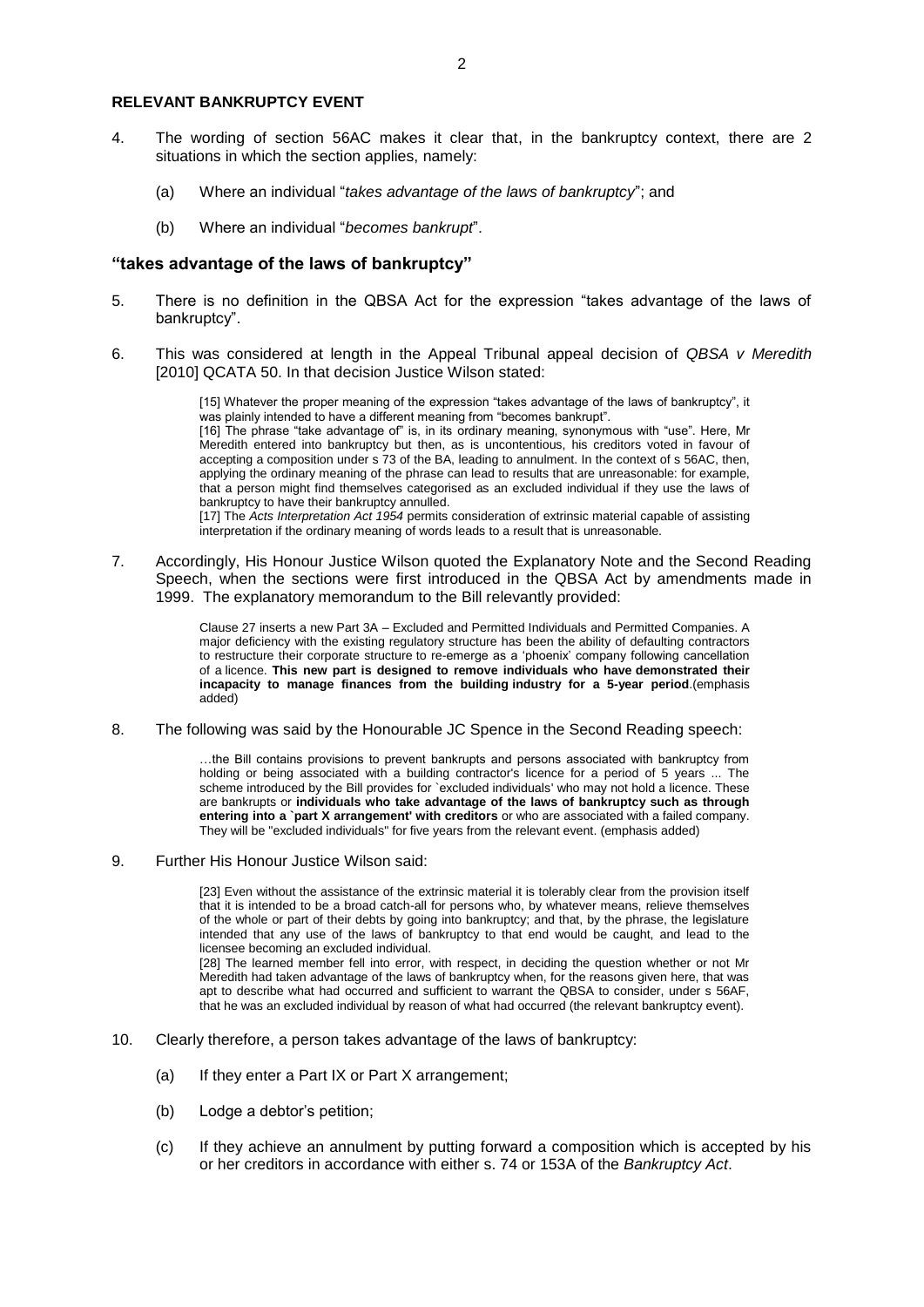11. Note it is possible to annul a bankruptcy pursuant to S 153B *Bankruptcy Act* if the bankruptcy order ought not to have been made. Such an annulment is probably not "taking advantage of" the laws of bankruptcy.

#### **'becomes bankrupt"**

- 12. The term "becomes bankrupt" is interpreted in the context of licensing legislation to refer to the fact that a person did, in fact, become bankrupt. Bankruptcy law in respect of annulment is to the effect that, upon annulment, the bankruptcy is retrospectively removed. That however is irrelevant, as legal fictions do not change what occurred.
- 13. In *QBSA v Meredith* (cited above) Justice Wilson indicated that

[24] … Mr Meredith is in any event caught by the phrase "becomes bankrupt". An annulment has the effect of putting the bankrupt back in the position they would have been in if the bankruptcy had never occurred but, as Hill J observed in Oates v Commissioner of Taxation [1990] FCA 510, the fact that legislation uses the words "becomes bankrupt" does not mean that the phrase has the same meaning as it does in the BA. The meaning of the phrase must be discovered in the context of the legislation in which it appears, and the purpose of that legislation.

[25] The question becomes, then, whether the expression as it is used in s 56AC is properly understood to mean "becomes bankrupt and the bankruptcy has not subsequently been annulled" or whether the words are to be construed as applying whether or not an annulment has occurred. [26] The phrase falls to be considered in the context of legislation focussing upon the qualities to be exhibited by a person who ought properly be licensed under it. The focus is upon the act itself, not its legal effects; the only question to be asked under the subsection is whether or not the individual has "become" bankrupt.

[27] Again, the focus of the legislation is upon the contractor's suitability to hold a licence, by reference to his or her capacity for financial management and, in particular, demonstrated ability to remain liquid. It is this financial ability upon which the subsection focuses. Once that is appreciated, the phrase "becomes bankrupt" in this discrete legislation refers not to the provisions of the BA, or the consequences of annulment under it but, rather, to the fact of bankruptcy.

[28] The learned member fell into error, with respect, …. In addition, because the alternative phrase "becomes bankrupt" also applies the Authority was entitled, too, to form the conclusion that he was again an excluded individual.

- 14. There is also a careful analysis of the issues, consideration of the cases and conclusion of Giles JA in *Union Club v Lord Battenberg* (2006) 66 NSWLR 1 as set out in paragraphs 21 to 81 of his decision as to the effect at law of the annulment of a bankruptcy.
- 15. As Hill J did in *Oates* (cited above), the question may be tested by example:
	- (a) Where an individual who has been the subject of a sequestration order subsequently successfully appeals that order, the conclusion to be reached is that the person should never have become bankrupt in the first place. Such a situation may arise where there was a mistake made as to the identity of the person or for some reason inconsistent with the person having demonstrated their incapacity to manage their finances. Should the expression "becomes bankrupt" be construed as applying whether or not an annulment of the bankruptcy has occurred this would result in an unintended consequence, namely that a person who had not demonstrated their incapacity to manage their finances being an excluded person;
	- (b) The alternative case to be considered is that such as the present where an individual is made bankrupt but obtains an annulment in circumstances where a composition was accepted by that person's creditors. In such a situation the person has demonstrated their incapacity to manage their finances. If the construction of the expression "becomes bankrupt" is understood to mean "becomes bankrupt and the bankruptcy has not subsequently been annulled" this would have the effect that the person was not an excluded individual by reason of the fact of becoming bankrupt. However, the person would nevertheless be an excluded individual because the alternate condition that the person had "take[n] advantage of the laws of bankruptcy" would have been satisfied.
- 16. Therefore, based upon the *Meredith* decision:
	- (a) "Becomes bankrupt" has its ordinary meaning;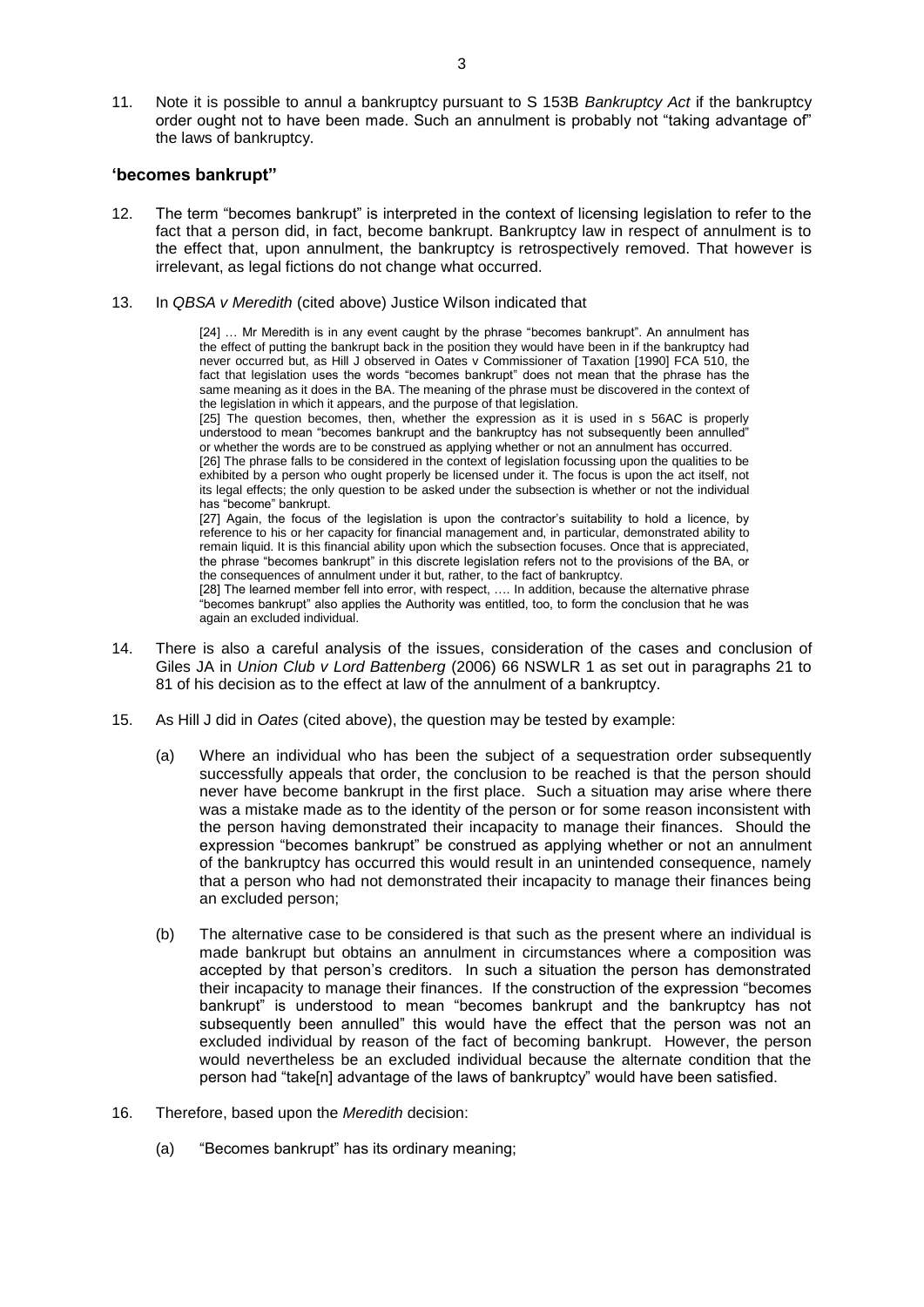(c) Annulment or overturning of a sequestration order where it should not have occurred in the first place does not fall within "becomes bankrupt". [Note this last point is not tested by any decision.]

# **RELEVANT COMPANY EVENT**

- 17. In relation to a Relevant Company Event, a person is an Excluded Individual if:
	- (a) A company suffers an insolvency appointment;
	- (b) That event was "*for the benefit of a creditor*";
	- (c) The event was within the last 5 years; and
	- (d) The person was a director, secretary or influential person at the time or within the previous 12 months of that company;

### **"Provisional liquidator, liquidator, administrator or controller appointed"**

- 18. A liquidator or provisional liquidator is appointed in any winding up.
- 19. An administrator is appointed by the directors of the company pursuant to S. 436A of the Corporations Act:

#### **Company may appoint administrator if board thinks it is or will become insolvent**

- (1) A [company](http://www.austlii.edu.au/au/legis/cth/consol_act/ca2001172/s9.html#company) may, by writing, appoint an [administrator](http://www.austlii.edu.au/au/legis/cth/consol_act/ca2001172/s9.html#administrator) of the [company](http://www.austlii.edu.au/au/legis/cth/consol_act/ca2001172/s9.html#company) if the [board](http://www.austlii.edu.au/au/legis/cth/consol_act/ca2001172/s9.html#board) has resolved to the effect that:
	- (a) in the opinion of the [directors](http://www.austlii.edu.au/au/legis/cth/consol_act/ca2001172/s9.html#director) voting for the resolution, th[e company](http://www.austlii.edu.au/au/legis/cth/consol_act/ca2001172/s9.html#company) is [insolvent,](http://www.austlii.edu.au/au/legis/cth/consol_act/ca2001172/s9.html#insolvent) or is likely to becom[e insolvent](http://www.austlii.edu.au/au/legis/cth/consol_act/ca2001172/s9.html#insolvent) at some future time; and
	- (b) a[n administrator](http://www.austlii.edu.au/au/legis/cth/consol_act/ca2001172/s9.html#administrator) of the [company](http://www.austlii.edu.au/au/legis/cth/consol_act/ca2001172/s9.html#company) should be appointed.
- 20. A controller is defined by S. 9 of the Corporations Act to be:

*"controller"* , in relation t[o property](http://www.austlii.edu.au/au/legis/cth/consol_act/ca2001172/s9.html#property) of a [corporation,](http://www.austlii.edu.au/au/legis/cth/consol_act/ca2001172/s9.html#corporation) means:

- (a) a [receiver,](http://www.austlii.edu.au/au/legis/cth/consol_act/ca2001172/s9.html#receiver) or [receiver and manager,](http://www.austlii.edu.au/au/legis/cth/consol_act/ca2001172/s9.html#receiver_and_manager) of that [property;](http://www.austlii.edu.au/au/legis/cth/consol_act/ca2001172/s9.html#property) or
- (b) anyone else who (whether or not as agent for the [corporation\)](http://www.austlii.edu.au/au/legis/cth/consol_act/ca2001172/s9.html#corporation) is in [possession,](http://www.austlii.edu.au/au/legis/cth/consol_act/ca2001172/s9.html#possession) or has [control,](http://www.austlii.edu.au/au/legis/cth/consol_act/ca2001172/s9.html#control) of that [property](http://www.austlii.edu.au/au/legis/cth/consol_act/ca2001172/s9.html#property) for the purpose of enforcing [a charge;](http://www.austlii.edu.au/au/legis/cth/consol_act/ca2001172/s9.html#charge)
- (c) and has a meaning affected by paragraph 434F(b) (which [deals](http://www.austlii.edu.au/au/legis/cth/consol_act/ca2001172/s9.html#deal) with 2 or more [persons](http://www.austlii.edu.au/au/legis/cth/consol_act/ca2001172/s9.html#person) appointed as [controllers\)](http://www.austlii.edu.au/au/legis/cth/consol_act/ca2001172/s9.html#controller).
- 21. Accordingly "a controller" means a Receiver or a Controller. A Receiver could be appointed either by a court or by a secured creditor pursuant to a security document.

### **"For the benefit of a creditor"**

- 22. Whilst these words appear simple, in practice they raise a number of complicated issues. Eg what if there were no assets and it was not intended that any creditor benefit from the winding up?
- 23. Recent cases discussing the meaning of these words are:
	- *(a) Gallagher v QBSA* [2010] QCAT 383 at [57] to [61], in which the Tribunal stated:

Creditors can benefit in many ways as a consequence of the appointment of liquidators. It is obviously a benefit to creditors just to have liquidators investigate the company's accounts to ascertain if there are any assets available to creditors, preference payments or debtors. In my view the very appointment of a liquidator can be said to be a benefit to creditors.

(b) *Marangone v QBSA* [2011] QCAT 210 from [26], in particular:

[32] I am of the view that to add any additional words into the interpretation of the phrase should be avoided without good cause. I therefore do not consider that it is appropriate to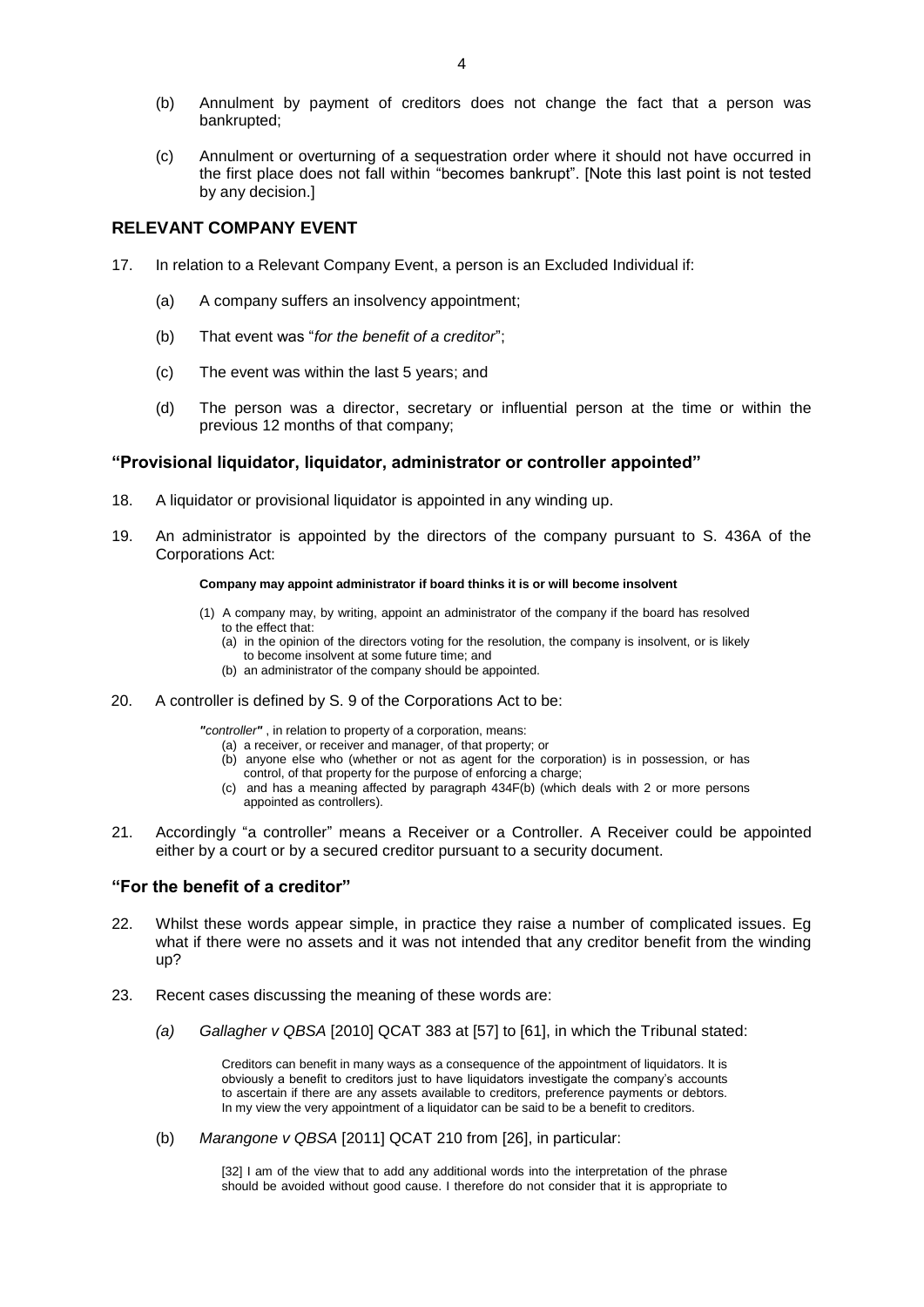look the purpose of the winding up, particularly in the manner suggested by Mr Killian. It seems to me that if one were to seek the actual intention of the person seeking the winding up it would be rare that the test would apply as there could be many purposes behind any winding up and it would be most difficult to determine on a subjective basis what this really was.

[35] I consider it quite appropriate to consider general benefits and not simply pecuniary benefits. Furthermore I do not accept that there has to be direct evidence of those benefits before they can be considered. If it was intended that only direct pecuniary benefits are intended to be considered it would be easy for the legislation to state that unequivocally. But in the context of the relevant section it would seem strange if it a person could only become an Excluded Individual in circumstances where creditors obtain a direct pecuniary benefit from the winding up and not where there is no dividend payable.

[46] … it is appropriate to consider the facts as they were known at the date of the appointment of the liquidator. Certainly it was known by the Applicant that Marangone Constructions had very significant creditors and little in the way of assets. That is clear from the terms of his affidavit and that of Mr Anjoul. It is further clear that, by virtue of the fact that no declaration of solvency pursuant to [section 494](http://www.austlii.edu.au/au/legis/cth/consol_act/ca2001172/s494.html) of the *[Corporations Act 2001](http://www.austlii.edu.au/au/legis/cth/consol_act/ca2001172/)* was possible, the liquidator would inevitably form the view that the company was insolvent and it would become a voluntary winding up by creditors.

[47] As a result it was certain that the winding up would have the advantages to creditors that accrue by virtue of it being that type of winding up.

[48] It appears to me that there were also benefits to creditors in this case apart from those directly accruing by virtue of the application of *th[e Corporations Act 2001](http://www.austlii.edu.au/au/legis/cth/consol_act/ca2001172/)* and the manner in which a liquidator approaches a creditor's winding up. In this respect I note that from the Statement of Affairs it is clear that no pecuniary benefit would accrue to creditors, however, apart from anything else, they do have the benefit of being able to crystallise their losses and that is not insignificant.

#### (c) *Corcoran v QBSA* (No2) [2011] QCATA 158 from [9], in particular:

[17] The words in [s 56AC\(2\)](http://www.austlii.edu.au/au/legis/qld/consol_act/qbsaa1991413/s56ac.html) 'for the benefit of a creditor' are clear and unambiguous. There is no warrant to give them other than their ordinary and grammatical meaning. Application of that principle does not lead to any result that is inconvenient or unjust. A consideration of the context within which the words are used confirms that conclusion.

[26] There is no warrant for the plain meaning of the words 'for the benefit of a creditor' to be read down as proposed by Mr Corcoran to mean that an appointment of an administrator or liquidator must be initiated by a creditor, nor does any question of the provision being 'penal' alter the appropriateness of applying a broad threshold test to 'benefit of a creditor'.

[36] For the reasons previously stated both the text of the words used and the use of the words in the context of the legislative scheme within which they are found justify an easily satisfied benefit requirement of an appointment of a liquidator, administrator or controller. Such ensures the affairs of a company will be scrutinised and vigilance brought to bear on internal company management as was intended by Pt 3A of the Act.

- 24. Based upon these cases, it is the case that:
	- (a) The words "*for the benefit of a creditor*" do not depend upon the purpose or intention behind the event;
	- (b) There does not need to be receipt of money by a creditor;
	- (c) The words of a statute should interpreted based upon their meaning and not be substituted for a test based on other words;
	- (d) The insolvency does not have to be instigated by a creditor; and
	- (e) The nature of the benefit to creditor *might* be monetary, but it might also be the comfort of knowing that an independent administrator or liquidator has been appointed to manage the company in the interests of creditors.
- 25. I also make the following comments:
	- (a) Creditors will receive the benefit of the ability to write off a debt as irrecoverable for tax purposes.
	- (b) Upon liquation, the ATO no longer has to monitor the debt of a delinquent company and to expend resources assessing interest and penalties. Hence when the ATO is a creditor, it receives a benefit of closure, whether or not a dividend is received.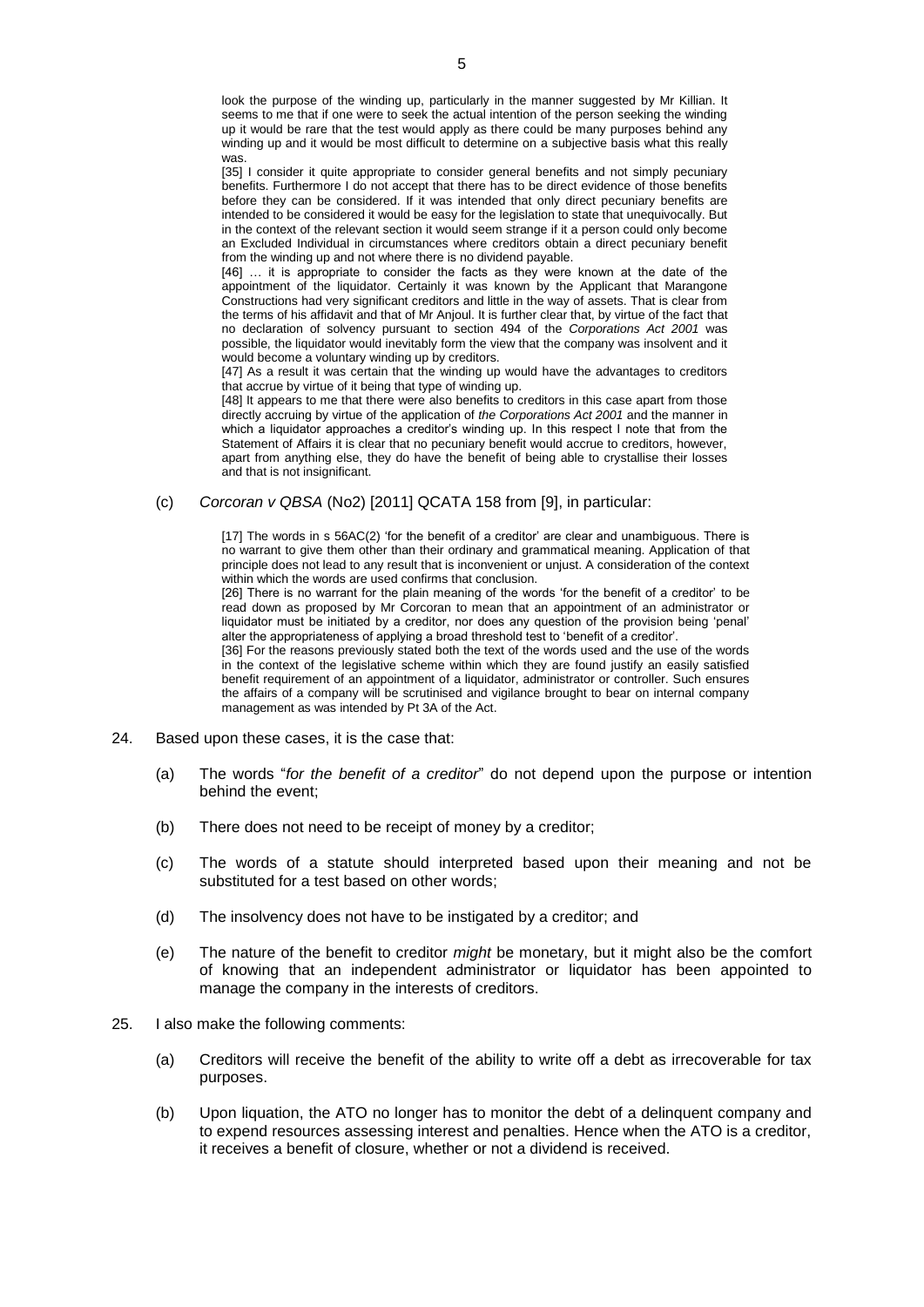- 26. I consider is helpful to apply the effect of the words "*for the benefit of a creditor*" in relation to different types of corporate insolvency events:
	- (a) Winding up in insolvency by the Court: Clearly such a winding up is at the request of a creditor. There is no need to embark upon an enquiry to see if the liquidator recovers funds and pays a dividend.
	- (b) Administration of a Company: By S. 436A(1) of the *Corporations Act*, for the directors of a company to appoint an administrator, they must consider that the company is insolvent or likely to become insolvent at some time in the future. Therefore there must be creditors. One of the objectives of an administration of a company, as defined in S. 435A, is to administer the affairs of the company in a way that results in a better return to creditors. Consequently, the appointment of an administrator must be for the benefit of creditors.
	- (c) Appointment of Receiver by a secured creditor: Clearly, this would be for the benefit of a creditor.
	- (d) Appointment of Receiver by a court: The Supreme Court has inherent jurisdiction to appoint a receiver where it appears to the Court to be just or convenient to do so. This is usually done on an interim basis to secure assets pending the outcome of litigation. Unless there are no creditors, it can be seen that the securing of assets benefits creditors.
	- (e) Creditors' Voluntary Liquidation: In a creditors' voluntary liquidation, the company must be insolvent, by application of the *Corporations Act*.
	- (f) Members' Voluntary Liquidation: A members' voluntary wind up is not for the benefit of a creditor. That is, in a members' voluntary winding up there is a declaration of solvency, hence all creditors are paid. Hence the winding up is not for the benefit of a creditor;
	- (g) Winding up due to oppression or deadlock: Where a company is wound up due to deadlock between directors or perhaps oppression of a minority shareholder, the winding up may or may not be for the benefit of a creditor. Where deadlock or oppression has prevented or delayed payments to creditors, then the winding up would benefit those creditors.

#### **"Director or secretary or influential person for the Company within the 12 months prior to the Relevant Event"**

27. The term "director" is not defined by the QBSA Act. In the *Corporations Act* the definition of director is extended to include what people commonly known as "shadow directors":

*"director"* of a [company](http://www.austlii.edu.au/au/legis/cth/consol_act/ca2001172/s9.html#company) or othe[r body](http://www.austlii.edu.au/au/legis/cth/consol_act/ca2001172/s9.html#body) means:

- (a) [a person](http://www.austlii.edu.au/au/legis/cth/consol_act/ca2001172/s9.html#person) who:
	- (i) is appointed to the position of [a director;](http://www.austlii.edu.au/au/legis/cth/consol_act/ca2001172/s9.html#director) or
	- (ii) is appointed to the position of an alternate [director](http://www.austlii.edu.au/au/legis/cth/consol_act/ca2001172/s9.html#director) and is acting in that capacity; regardless of the name that is given to their position; and
- (b) unless the contrary intention appears, [a person](http://www.austlii.edu.au/au/legis/cth/consol_act/ca2001172/s9.html#person) who is not validly appointed as [a director](http://www.austlii.edu.au/au/legis/cth/consol_act/ca2001172/s9.html#director) if:
	- (i) they act in the position of [a director;](http://www.austlii.edu.au/au/legis/cth/consol_act/ca2001172/s9.html#director) or
	- (ii) the [directors](http://www.austlii.edu.au/au/legis/cth/consol_act/ca2001172/s9.html#director) of the [company](http://www.austlii.edu.au/au/legis/cth/consol_act/ca2001172/s9.html#company) or [body](http://www.austlii.edu.au/au/legis/cth/consol_act/ca2001172/s9.html#body) are accustomed to act in accordance with the [person's](http://www.austlii.edu.au/au/legis/cth/consol_act/ca2001172/s9.html#person) instructions or wishes.
- 28. In view of the inclusion of an influential person in the QBSA Act, it is not necessary to consider whether it is intended that this meaning of director apply.
- 29. The dictionary in Schedule 2 to the Act includes a definition of "influential person":

"*influential person, for a company, means an individual, other than a director or secretary of the company, who is in a position to control or substantially influence the conduct of the company's affairs, including, for example, a shareholder with a significant shareholding, a financier or a*  senior employee.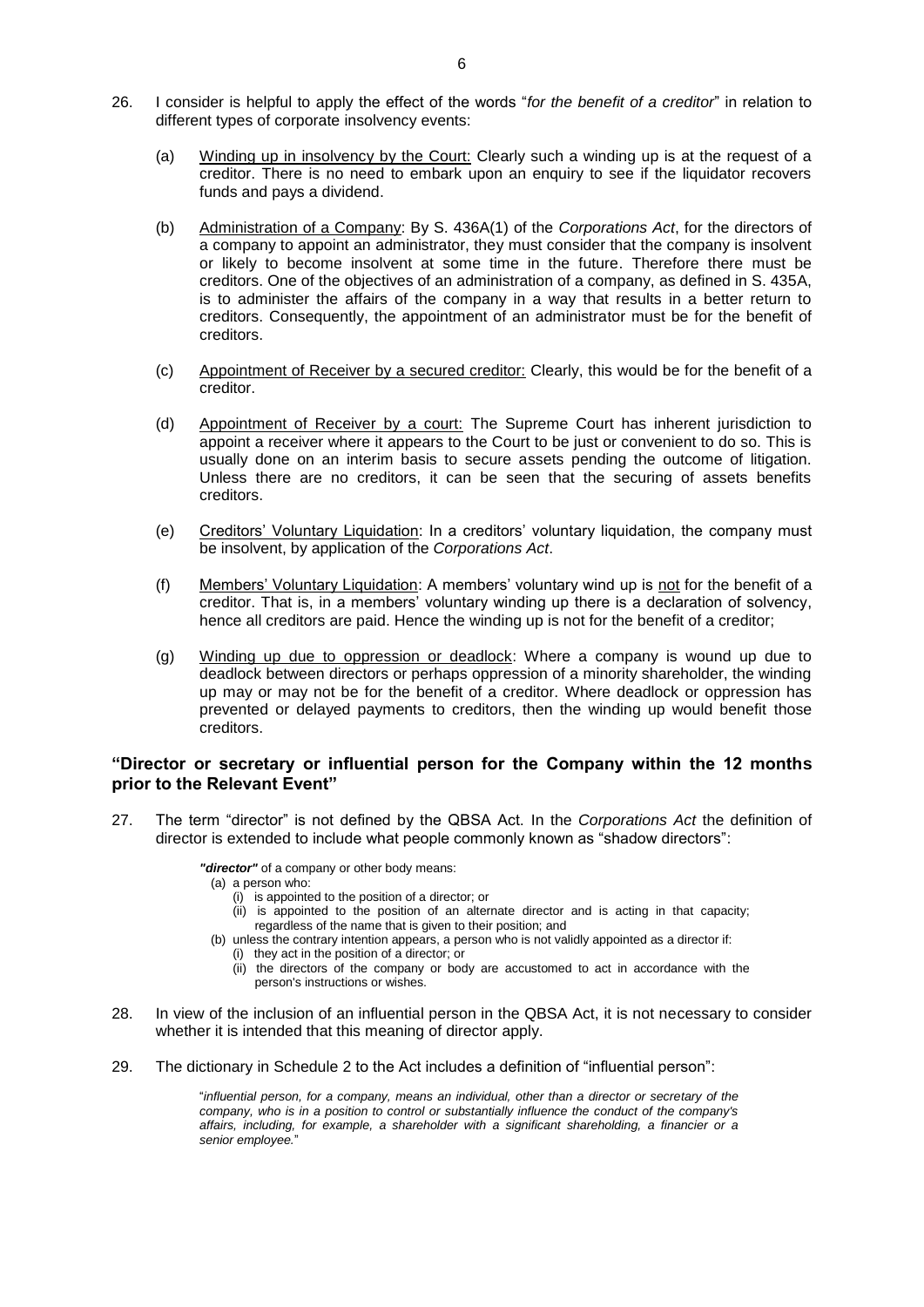- 30. A number of cases discuss what "influential person" means:
	- (a) In *McClintock v QBSA* [2010] QCAT 340 Member, Peta Stilgoe stated (my underlining added):

[21] Mr McClintock admits that he was a substantial shareholder in the company but has provided a statement from the director at the time as evidence that he did not, in fact, influence the conduct of the company' affairs. That is not the point. The Act talks about a person in a **position** (my emphasis) to control the company. Whether or not the person actually exercised that control is irrelevant. I find that, because of his substantial shareholding, Mr McClintock was a person in a position to control the company and, therefore, was an "influential person" within the terms of the Act.

(b) In *McClintock v QBSA* [2010] QCATA 68 per Judge Kingham and Member Rick Oliver, the Appeal Tribunal stated (my underlining added):

[11] In the submissions filed in this appeal by Mr McClintock the issues of whether he was a creditor or an influential person have been further addressed. It does seem arguable that, at a final hearing, both of these criteria may not be satisfied by the Authority. Mr McClintock was not a director of the company within 12 months of the appointment of the Administrator and therefore, prima facie, had no control over the company's affairs, even though a director is answerable to shareholders. By reason of his substantial shareholding it was considered he was in a position to exercise control over the director of the company, it remains a question of fact as to whether he did actually exercise independent control of the company. Also of importance are the particular circumstances of the company and its relationship with its shareholders. Mr McClintock explores this relationship in his affidavit and submissions, and denies he had any influential control over the company.

(c) In *McClintock v QBSA* [2011] QCAT 47 Member Jim Allen stated (my underlining added):

[38] The decision for the Company to make voluntary disclosure to the ATO was only one option that it had. It could have waited for the ATO to investigate the deductibility of the expenses and then objected to the assessments by the ATO. The advantage gained by making voluntary disclosure was a substantial reduction in penalties of 80%. This decision created a liability in a company which was not trading and had no assets to pay the inevitable amended assessments. By [section 252](http://www.austlii.edu.au/au/legis/cth/consol_act/itaa1936240/s252.html) of the *[Income Tax Assessment Act](http://www.austlii.edu.au/au/legis/cth/consol_act/itaa1936240/)* 1936 (Cth) the public officer shall be answerable for the doing of all such things as are required to be done by the Company under the Act and everything done by the public officer which he is required to do in his representative capacity shall be deemed to be done by the company. By the signing of the voluntary disclosure, Mr McClintock bound the Company to the issuing of amended assessments by the ATO at a time when he was not a director and when there was no evidence before the Tribunal that the director had any knowledge of the decision to make such disclosure. The Tribunal does not accept the evidence put to it by the Applicant and his counsel's submissions, that he has not exercised control over the Company; he has done so by executing the voluntary disclosure to the ATO. It is also clear that at least in respect of the voluntary disclosure there must have been some communication between Mr McClintock and Mr Ahrens. Mr Ahrens is stated to be the signatory on the letter dated 18 April 2008 forwarding the voluntary disclosure signed by Mr McClintock to the ATO. There is no need to determine whether the mere fact of being a substantial shareholder is sufficient to characterise an individual as an influential person. In this case Mr McClintock has exercised control over the Company by his dealing with the ATO and the Tribunal is satisfied he was within one year of the relevant company event happening an influential person for the Company.

#### (d) *In McClintock v QBSA* [2011] QCATA APL094-11 26 August 2011 Members Rick Oliver and Michelle Howard stated:

[34] The Authority shifted ground somewhat in its submissions on this point in the appeal. It submitted that it "is unnecessary to go so far as to say that every shareholder with a "significant shareholding" is an influential person' in order to make a finding that Mr McClintock was an influential person. We accept that it is necessary to consider the facts of the particular case.

[35] The Authority not only relies on the significant shareholding, but also the factual basis that he funded the costs of the company's administration; that Mr McClintock put into effect advice that he should resign as a director; a new director was appointed; and the decision was made to put the company into administration. The last point is contentious because the changeover of directors was outside the relevant 12 month period and the decision to put the company into administration was that of Mr Hughes. However, it is reasonable to infer the instructions would have come from Mr McClintock.

[36] It is questionable whether the funding of the administration could be regarded as conducting the affairs of the company. The critical decision is the one made to put the company into administration and once that was done, the directors and shareholders, significant or otherwise, are not in any position to conduct the affairs of the company.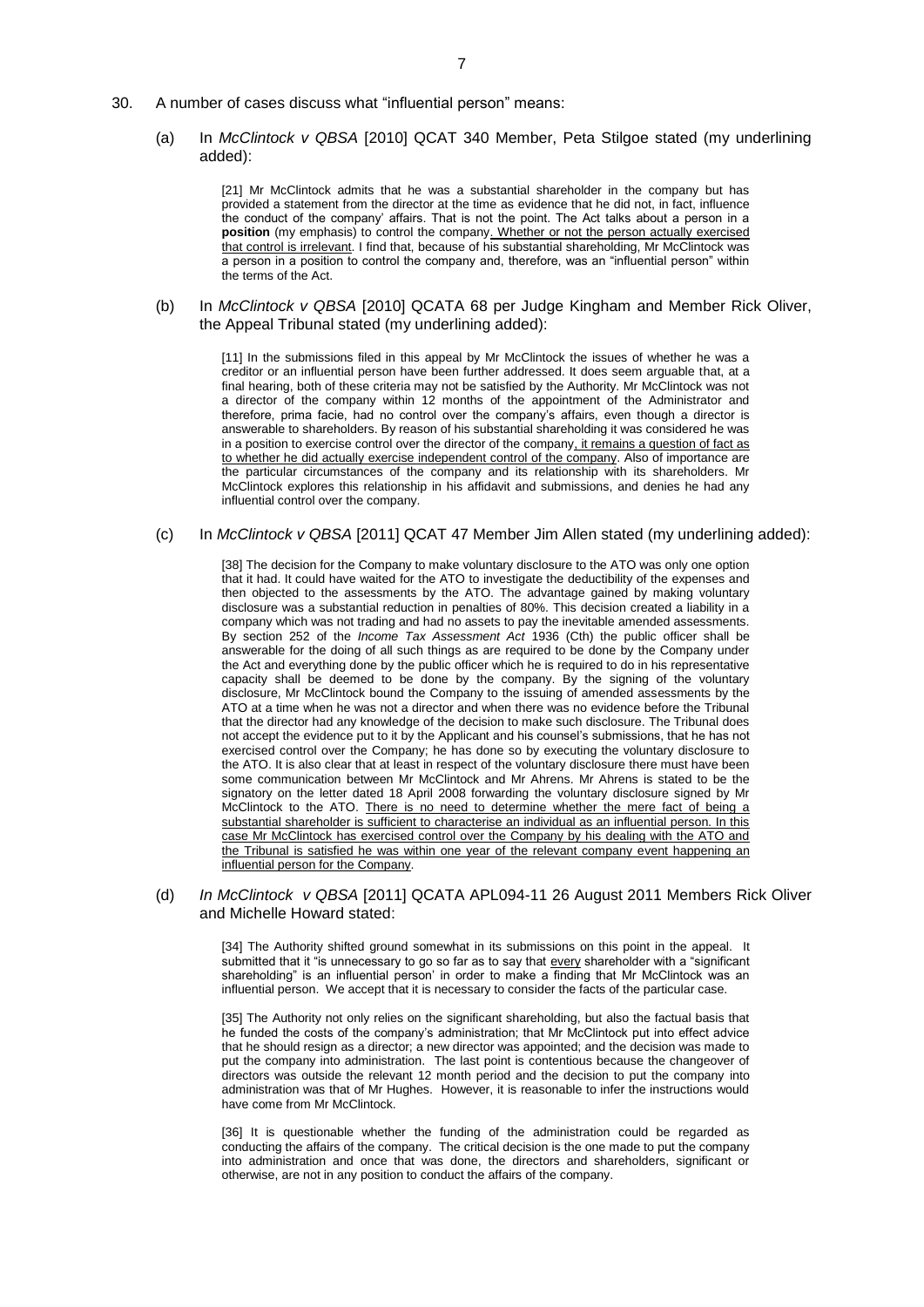[37] If the Authority's approach is adopted, then irrespective of the involvement in the company of the type of individual described in the definition, they would automatically become excluded individuals under s.56AC(2)(c). This includes any third party financier or senior employee. We consider this approach too broad. Generally there would need to be some evidence of the individual's position within the company to establish they were in fact in a position to exercise the necessary control.

[38] It is trite to say that the directors of the company are responsible for its management. So much is provided for in [Section 198A of] the *Corporations Act 2001* (Cth) and is consistent with the general law [*Foss v. Harbottle* (1883) 67 ER 189].

[39] The correctness of adopting the Authority's submission was queried by the former Commercial and Consumer Tribunal. In *Nation v. QBSA* [(2006) QCCTB 114], the Chairperson said:

*"the BSA's decision relied on the applicant being a substantial shareholder. The fact that the definition of influential person includes by way of example a person who has a substantial shareholding is not determinative of the issue. It does not mean that in every case a substantial shareholder is an influential person. The Macquarie Concise Dictionary defines "influential" as "having or exerting great influence".* 

[40] As a general observation, we accept what the Chairperson said because there will be situations where, even with a significant shareholding an individual may not be able to exercise influence over the conduct of the company. Each case must be considered on its own facts.

[41] However it is not relevant here because, given the level of Mr McClintock's shareholding, he was clearly in a position to control the affairs of the company if he so wished. There is no evidence that Mr McClintock attempted to exert influence over Mr Hughes conduct of the company even though he was in a position to do so by removing him. However, Mr Hughes was answerable to Mr McClintock for this actions.

[42] Even though Mr McClintock was of the opinion that the company was finished and he had no reason to influence the conduct of its affairs he was in a position to do so, if he so chose. He is therefore caught by the definition of influential person.

31. Accordingly, it can be seen that divergent opinions have been expressed by different members. As the last decision was an appeal decision, it clearly holds the most weight as to the meaning of "influential person".

### **DECISION UNDER REVIEW – IS REVIEW SOUGHT OF THE EXCLUDED OR PERMITTED DECISION? ARE THERE ONE OR MULTIPLE EVENTS?**

- 32. As QCAT has jurisdiction to review "the Decision Under Review", it cannot make decisions in relation to matters not being reviewed. This can be important to ensure that the correct decision is being reviewed.
- 33. In *Beerling v QBSA* [2011] QCAT 25 Member Bridget Cullen Mandikos stated:

[12] A situation such as this, where there are 4 relevant events, which form the subject matter of 2 distinct review applications, warrants careful examination. There are serious occupational consequences leading to permanent exclusion for individuals that have been twice excluded for a relevant event (s58 QBSA Act). However, this is an application seeking review of the decisions rejecting Mr Beerling's applications to become a "permitted individual". Mr Beerling has not reviewed the decisions by the QBSA declaring him to be an "excluded individual".

[14] As the excluded individual decision is not before QCAT on review, I am not able to make a decision with respect to whether the exclusion notices should have issued with respect to all 4 relevant events. Had these decisions been reviewed, it would have been open to the Member hearing those applications to determine whether the domino effect of DWBC's demise upon Mr Beerling's other companies was such that s56AC(6) of the QBSA Act could be interpreted to have been enlivened. That would involve a decision by the Member as to whether the term "company" as used in s56AC(6) of the QBSA Act must necessarily involve the same company, or whether it might be interpreted to apply to different companies that fall under the banner of one group, as is the case here.

[15] As there is no application seeking review of the excluded individual decisions, I must necessarily accept that there are 4 relevant events that were the basis for the exclusion notices issued by the QBSA.